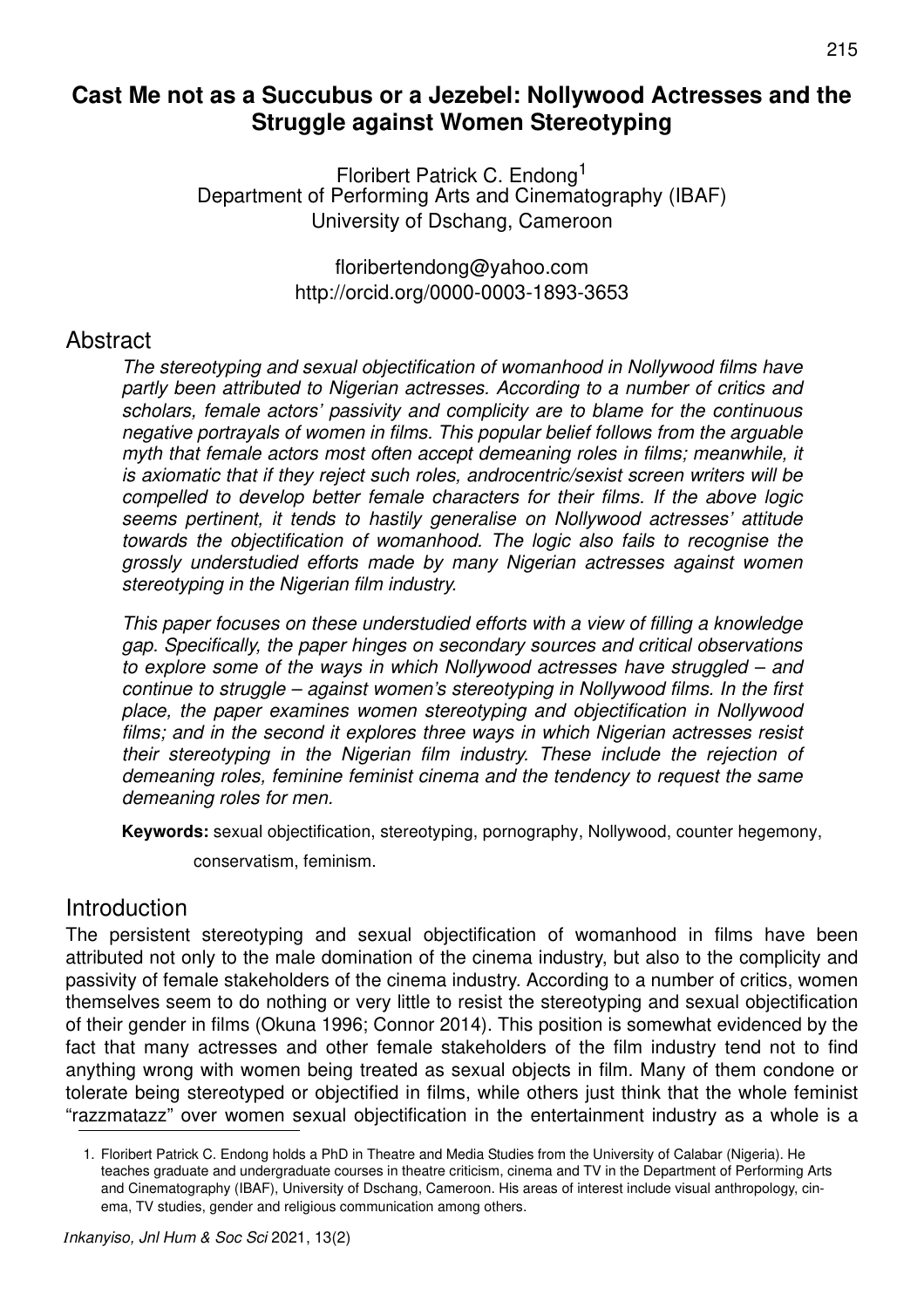false debate or a mere drama. A case in point is Hollywood actress Sophia Vergara who, in an interview granted the American tabloid Edit Magazine, affirmed that she finds nothing abnormal about being treated as a sex object in a film. The Modern Family actress specifically observed that she has never understood all the fuss and false debate around women objectification in Hollywood films. In her words: "I've never understood why women get so offended [by being objectified]. I just don't believe in all that drama, which is why I've made a whole joke out of it. I am secure enough not to take it all that seriously, and I like to laugh at myself" (cited in Ngomba 2016: 34).

Like Vergara, many Nigerian actresses do regard being objectified in Nollywood films either as normal or a current they cannot really fight. A case in point is Nollywood actress Queeneth Hilbert. In an interview in the Nigerian tabloid Vanguard, Hilbert contended that pornography – which is popularly considered a site of women sexual objectification – is a decided necessity in Nollywood. According to her, pornography has the potential of making Nollywood films realistic and of a very high standard. Other Nollywood actresses such as Judith Opara Mazagwu (alias Afrocandy) and pornstar Mareme Edet (alias Uglyglaz) have expressed similar views on pornography and women sexual objectification in films (Endong 2020). In an interview granted the Nigerian tabloid OsunDefender, Afrocandy in particular defended her choice to play sexual roles in a highly sexualised – nay pornographic – movie claiming that:

The fact that I chose to make romance and sex scenes in my movies real should not make me a porn star. [...] Why are eyebrows being raised over this my movie? Or, is it because it has to do with sex, which is supposed to be a way of life? I find that to be sexist honestly. You can call me daring, brave, bold and beautiful. And I will like you to tell me what you call movies like 'Basic Instinct, 'I spit on your grave' and the likes of them. And I'll also like you to tell me what you may call actors like Sharon Stone, Halley Berry and co for taking similar roles in those movies before I can answer you directly (cited in Aromosele 2014: 19).

Actresses who support or tolerate pornography and women objectification in films tend to hinge on a kind of acting deontology which defines the actress as an automate. They believe an actress should not really question a script on the basis of its sex contents or its being sexualised. To many such actresses, accepting any kind of sexual role is as simple as doing their job. In other words, an actress who for instance, goes nude or has sex onscreen in line with a film script is simply doing her job. She should neither be taxed with immorality nor be even viewed as being sexually objectified. She is mechanically interpreting a script that dictates her performance, and not acting her real self.

In view of the above, a number of Nigerian film and gender scholars have not hesitated to hold Nollywood actresses and female directors partly responsible for the continuous stereotyping and mis-representation of womanhood in Nigerian films. Tunde Kelani (interviewed by Connor, 2014) has for instance taxed Nollywood female film directors with replicating the same negative stereotypes used to represent women in Nigerian films. He lamented that he is "disappointed by the women who have had the opportunities to be producers, too. Armed with such great responsibilities, they have misrepresented women, presenting themselves as armed robbers and prostitutes" (cited in Connor 2014: 176).

 Okunna (1996) has similarly noted that if Nollywood actresses rejected some of the demeaning roles they are asked to play, the objectification and negative portrayals of womanhood in Nigerian films would have reduced considerably in the Nigerian motion picture industry. As Okunna puts it, "if women refuse to play roles which debase them and subjugate them, film makers will create women characters that actresses will be willing to play" (34). In Okunna's view, female actors' acceptance of demeaning, sexual or pornographic roles in Nollywood films serves as evidence of their complicity with a system which works against them. The acceptance is also the sign of a passivity which enables their being objectified.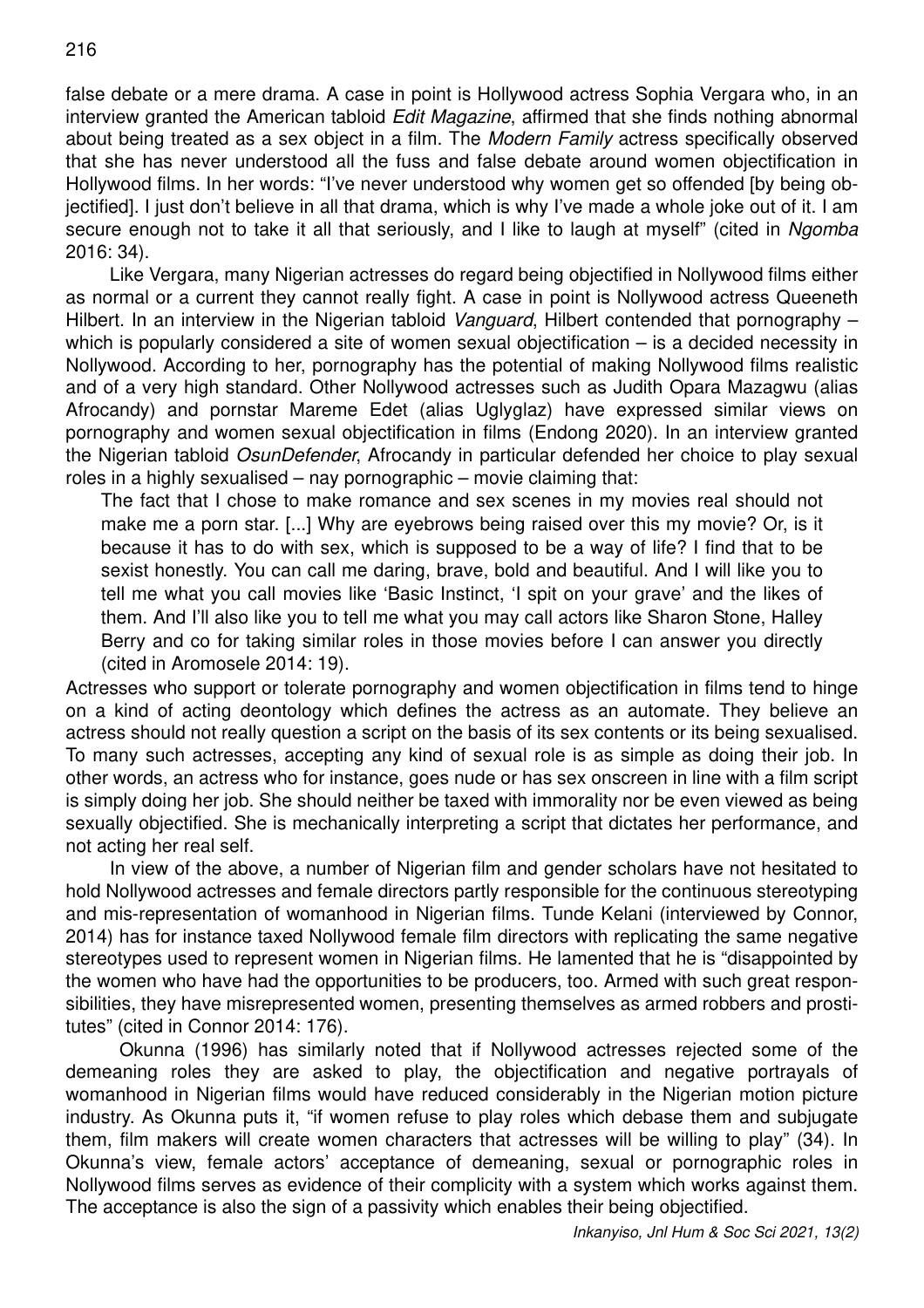Okunna's hypothesis sounds pertinent. However it tends to hastily generalise on Nigerian actresses' disposition to accept demeaning roles in film productions. Although the mainstream thinking has been that Nigerian actresses' passivity is partly to blame for the prevalence of women stereotyping in Nollywood, it must be underlined that not all Nollywood actresses buy the idea of stereotyping or objectifying women in the industry. A good number of female Nigerian actors do adopt various strategies to resist the women objectification current in Nollywood films. These strategies – which range from rejecting objectifying roles to directing their own films with feminist inclinations – have not attracted considerable attention from both Nigerian and non-Nigerian scholars. Such strategies are therefore a very interesting topic for scholarly investigation.

Using critical observations and a systematic review of secondary sources, this paper sets out to fill the above-mentioned gap in knowledge. The paper specifically explores some of the ways in which Nollywood actresses have struggled and continue to struggle against women stereotyping in films. In the first place, the article examines women stereotyping and objectification in Nollywood films; and in the second place, it explores the ways in which Nigerian actresses resist women stereotyping and objectification in the Nigerian film industry.

#### Theoretical Framework

This paper is anchored in the feminist film theory. By definition, feminism is a socio-philosophical and political movement which seeks justice for or the betterment of women. Many authors associate the term with issues such as protest on behalf of women or campaigns for women's emancipation in a context of patriarchy (Doane 1987). However, the term should be defined as the "belief in and advocacy of equal rights for women based on the idea of the equality of the sexes" (McAfee, 2018). It does not necessarily imply protest or campaigns against male domination. Following this line of thought, Afam (1996) conceptualises feminism in the domains of politics, culture and communication as a situation where women express their point of view in an uncensored medium. He explains that "the issue is not necessarily whether what the women say is radically opposed to established conventions, but that what they say represents their own honest, realistic and constructive perception of order and stability in the society" (Afam 1996: 44).

Feminism is used as a valuable theory in such domains as cultural studies, women and gender studies, the arts and communication, among others. In line with this, a feminist film theory has emerged, propounded by the likes of Muvley (1989), Kuhn (1994), Nussbaum (1995, 2007), and MacKinnon (1989). Proponents of the feminist film theory focus on gender inequality in films and the feminine discourse. As a theory of cinema, the feminist film theory opposes the secondary and demeaning representation of women in film texts. Studies that hinge on this theory mostly denounce the sexual objectification of women in films, particularly those inspired by patriarchy. Concretely, the theory has two main tenets. In the first place, it uses insights from the Marxist critique of ideology, deconstruction, psychoanalysis and semiotics to attack classical cinema for its stereotyped portrayals of womanhood. In tandem with this, it argues that cinema is more than a simple reflection of social relations, as it constructs meanings about sexual difference and sexuality. Feminist film scholars thus argue that cinema tends to represent women as passive sex objects or as stereotypes which range from the femme fatale to housewives (de Lauretis 1984, Freeland 2012, Guilluy 2018). By repeatedly tapping into these stereotypes, cinema objectionably distorts reality and socialises women into accepting an inferior status in society. Using the above thesis as premise, feminist film scholars call for a reversal of the misrepresentation and sexist images of women in cinema.

Laura Muvley (1989) captures the first above-mentioned tenet. In her popular paper titled "Visual Pleasure and Narrative Cinema", she argues that cinema positions men and women differently. Such positioning presents men as subjects or agents who drive the film's narrative forward, while women are simple objects for masculine desire and fetishistic gazing. Using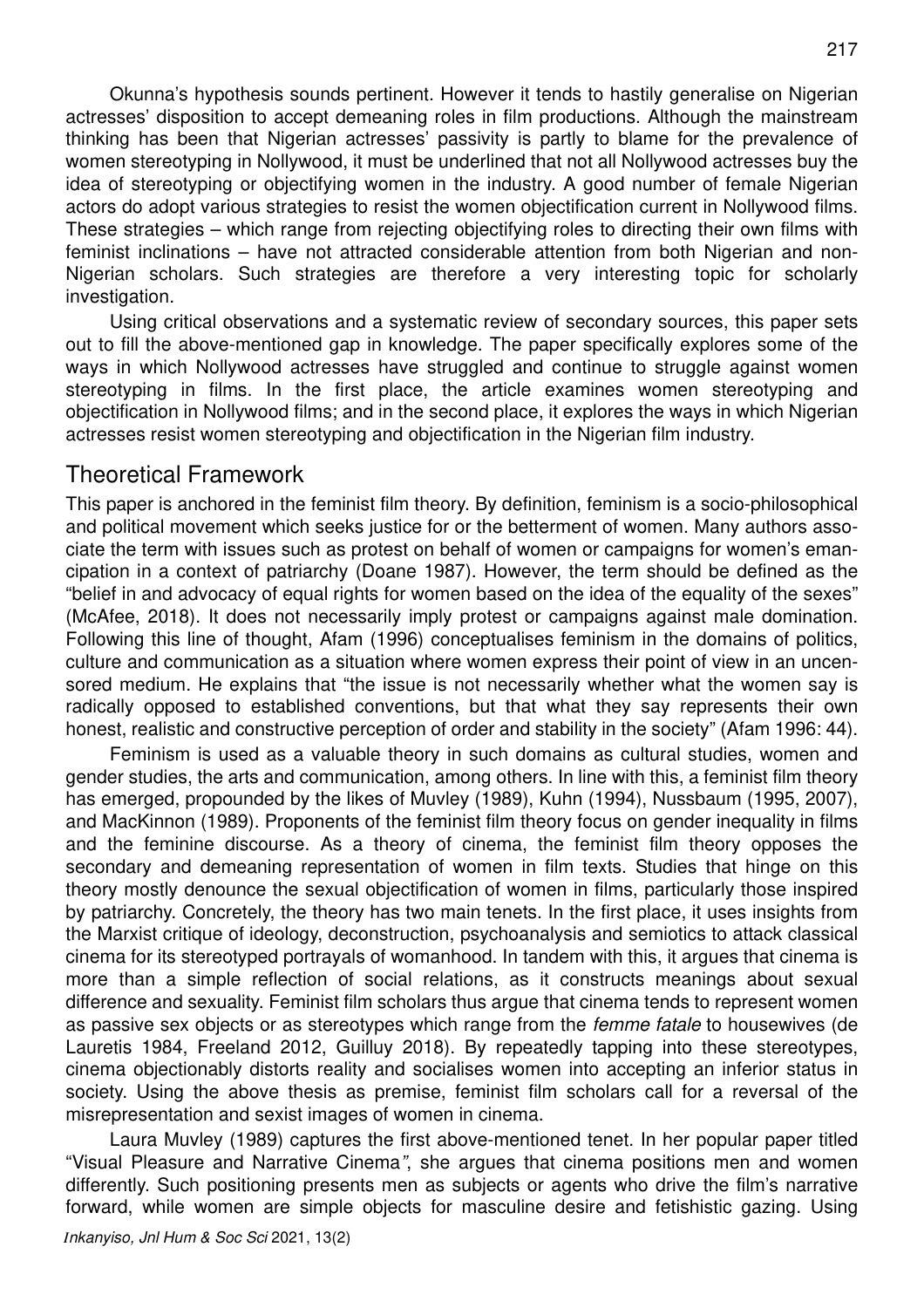psychoanalytic concepts such as Freud's scopophilia (the pleasure of looking), Muvley further argues that films tend to stimulate visual pleasure by integrating aspects of voyeurism and narcissism into their stories and images. Voyeurism is seen in the fact that classical films make the woman the spectacle by presenting her as the sex object to be gazed at. This happens in two ways: first, the camera tends in classical films to film from the optical and libidinal point of view of the heterosexual male character; second, male characters in most films direct their gaze toward female characters. These two situations logically cause the spectators to likely identify with the male perspective. This ultimately creates a situation where the female characters in films are objectified on three levels: the camera, the male character and the spectators. In other words, the camera, the male characters in the film and the spectators all objectify the female character.

The second main tenet of the feminist film theory is that there is a need for women-driven cinema – or filmmaking by women. The theory is rooted in the belief that the feminine cinema paradigm has the potential to deconstruct negative representations of the female folk and empower women to tell their stories by themselves. As explained by Anneke (2016), feminist film scholars ardently believe that feminine filmmaking rooted in avant-garde film traditions could be a counter force to sexist and male-centred classical films. He claims that the idea is that "only a deconstruction of classical visual and narrative codes and conventions could allow for an exploration of female subjectivity, gaze, and desire" (Anneke 2016: 4).

## Women Stereotyping and Sexual Objectification in Nollywood Films

In a highly patriarchal society like Nigeria, women are bound in most social institutions to be relegated to the background (Ogege 2011). They are generally not only regarded as beings who are inferior to men, but also as objects. Popular beliefs particularly make them be regarded as sex objects. In many Nigerian cultures, women should be kept outside the sphere of power and public life. Their place is at home or better, in the kitchen. They are saddled with the role of rearing and nurturing children while their husbands are entitled to work (Ogege 2011, Oyinade, Daramola & Ishola 2013). Additionally, women owe their husbands perfect and unfailing submission. In some cultures, they have no right to inherit landed properties and must keep themselves virgin until marriage in order to earn the respect of their community. In line with this, various strictures and structures are put in place to encourage virginity exclusively among the women before marriage (Makama 2013).

Furthermore, in the popular fantasy, a woman is a very emotional being whose major ambition in life is to find a husband. According to this popular belief, a woman is ready to use seduction and black magic to secure the love of a man (Chika 2012). A related myth says that a woman's role is solely to satisfy her husband and prove her womanness or femininity by giving birth, particularly to male children. In tandem with this, the girl child is not [considered to be] as prominent as her male counterpart. Her education is not as important as that of the male child (Chika 2012, Ifemeje & Ikpeze 2012). Thus, the male child is given prominence. Other popular beliefs in the Nigerian society represent the woman as a man's property and a being that exists principally for the sexual gratification of the man, who may not always be her husband. In line with all these popular beliefs, women are most often misrepresented and sexually objectified in Nollywood films.

By definition, women's sexual objectification is a situation where a female person is treated as a sex object (Nussbaum 2007). It is also a context in which "a woman's body, body parts or sexual functions are isolated from her whole and complex being and treated as objects simply to be looked at, coveted or touched" (Rooney 2014: 63). Sexual objectification is thus associated with the act of denying personhood to a woman. It entails viewing a woman's body or body parts primarily as physical objects of male sexual desires (Bartky, 1990; Szymanski, Moffit & Carr, 2011). The phenomenon is associated with various social anomalies. Mackinnon (1989) contends that "to be sexually objectified means having a social meaning imposed on your being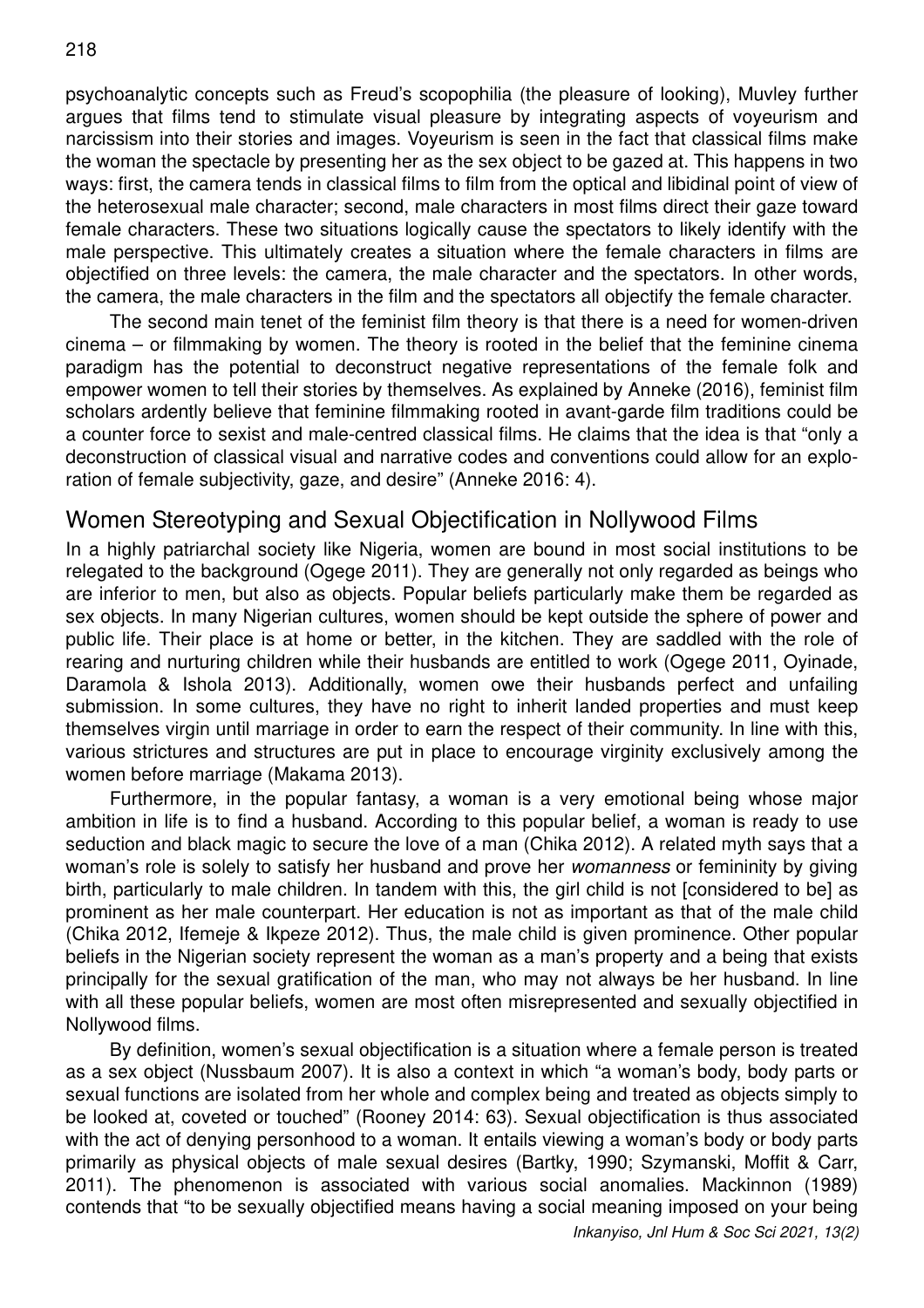that defines you as to be sexually used" (Szymanski, Moffit & Car 2011: 140). In line with this, it has been argued that the Nigerian society often imposes a social meaning on its women which makes them popularly viewed as "proper objects of instrumentalising attitudes and treatment that undermine their autonomy and equal social standing" (Jutten 2016: 28). In the male-dominated Nigerian video film industry, this women's sexual objectification takes various forms. It ranges from situations where female actors are made to act scantily clad or naked to the phenomenon commonly called the male gaze. Many Nollywood film productions have scenes where emphasis is placed not on the personality of actors but rather on their bodies. In such films, actresses are generally depicted as objects of desire is made more pronounced in films such as Sylverster Obadigies's Blackberry Babes and James Udo's Calabar Girls where female sexuality has nothing to do with the film directors' messages or where a proportional male nudity is not exhibited in the film scenes.



**Image 1** A scene in Blackberry Babes

In Image 1, for instance, one may observe that the film director chooses to "spice up" his film with sex-biased nudity scenes. In these scenes, only women are scantily clad and made to play the titillating role, their male counterparts are dressed more decently. In this image, the male actor – playing the role of a university teacher faced with sexual harassment from three of his students – has his private parts well covered; meanwhile his female counterparts are cast half naked and in a highly sexual way.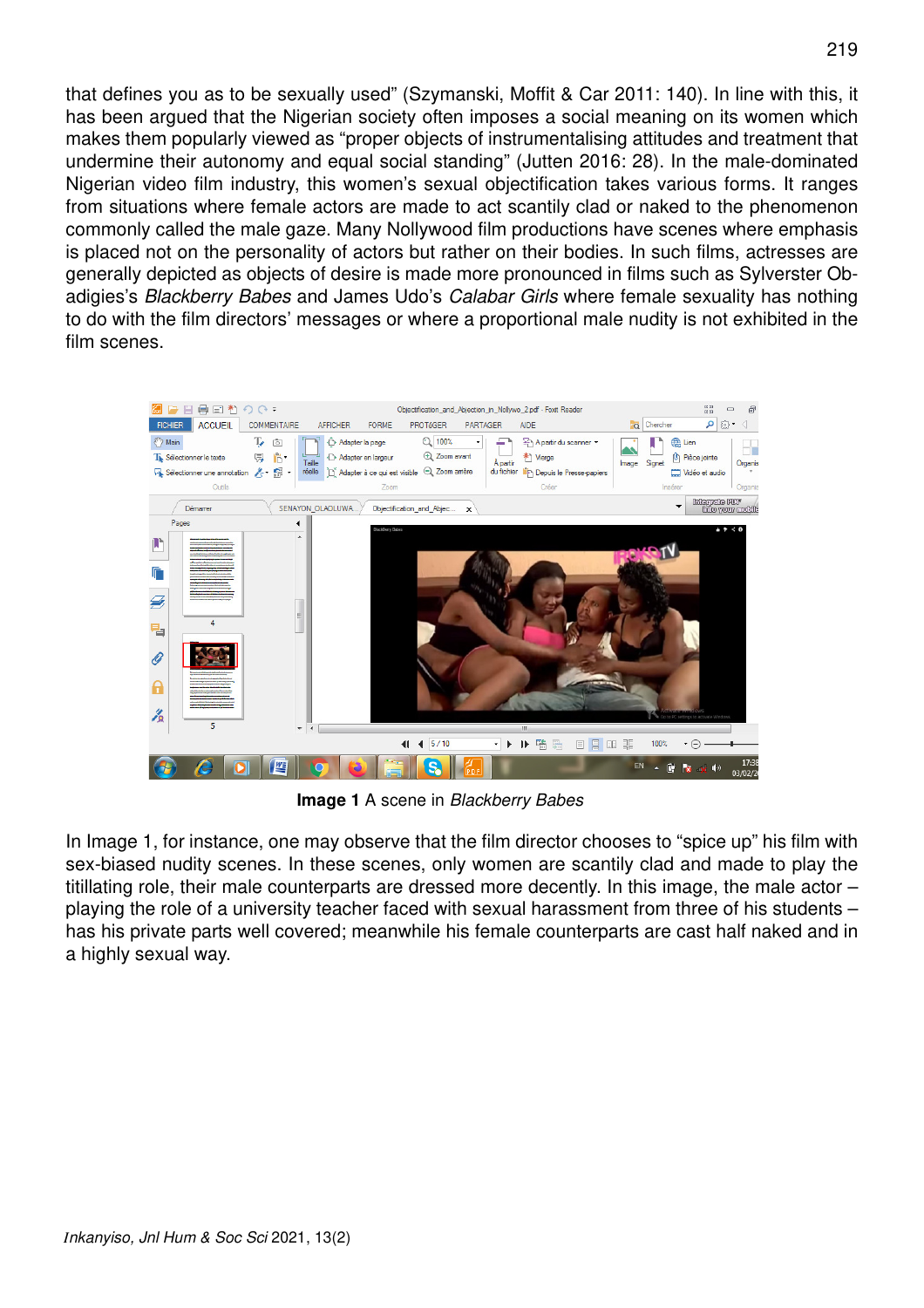

**Image 2** Poster of Calabar Girl

A similar situation is seen in Image 2 above, where only female nakedness is used to hypersexualise the film poster for Jerry Don Nwachukwu's Calabar Girl. Here the female Nollywood actresses are eroticised and made to appear as objects to be coveted. Their bodies are exhibited visibly to entice and attract heterosexual male viewers. While the actresses are "paraded" as sex objects, their male counterparts in the poster are spared titillating roles. The latter's way of dressing is less revealing compared to that of the female actors.

Besides being eroticised, Nollywood actresses are usually represented along negative stereotypes. In line with this, commentators such as Anaza (2019), Endong (2019), Ibby (2017), Okafor (2018), O'Lekam (2017) and Aje-Ori (2012) among others, have highlighted negative stereotypes that are commonly used to represent women in Nollywood films. These include:

The femme fatale who, as a woman, is deadly in nature. By the beauty ideals of the Nigerian society, she is highly attractive. She also deploys her sexuality to destroy men or to attain her selfish goals.

The gold digger who gets married to a decent man, not for love but pecuniary reasons. The gold digger comes in the form of a young and very beautiful girl who seduces or uses magic to seduce a wealthy or highly-placed man with a view to getting married to him. This stereotype is seen in Glamour Girls.

The housewife who is man's helper. She is submissive and uses all resources at her disposal to assist her husband and enable him to succeed in life.

The object of bartering which is a stereotype used to represent women as objects used by their parents or guardians for their selfish purposes. It portrays a girl who is used by her guardians or parents who seek to bail themselves out of some unpleasant situations.

The object of ritual which is used to portray women as objects used by the rich or cultists as sacrificial lambs in their quest for money or power. This stereotype is for instance observed in Kenneth Kebue's 1996 Living in Bondage, the film that kick-started the Nollywood cinematic movement. In the film, the heroine's husband sacrifices her to occult powers in other to acquire wealth and upward social mobility.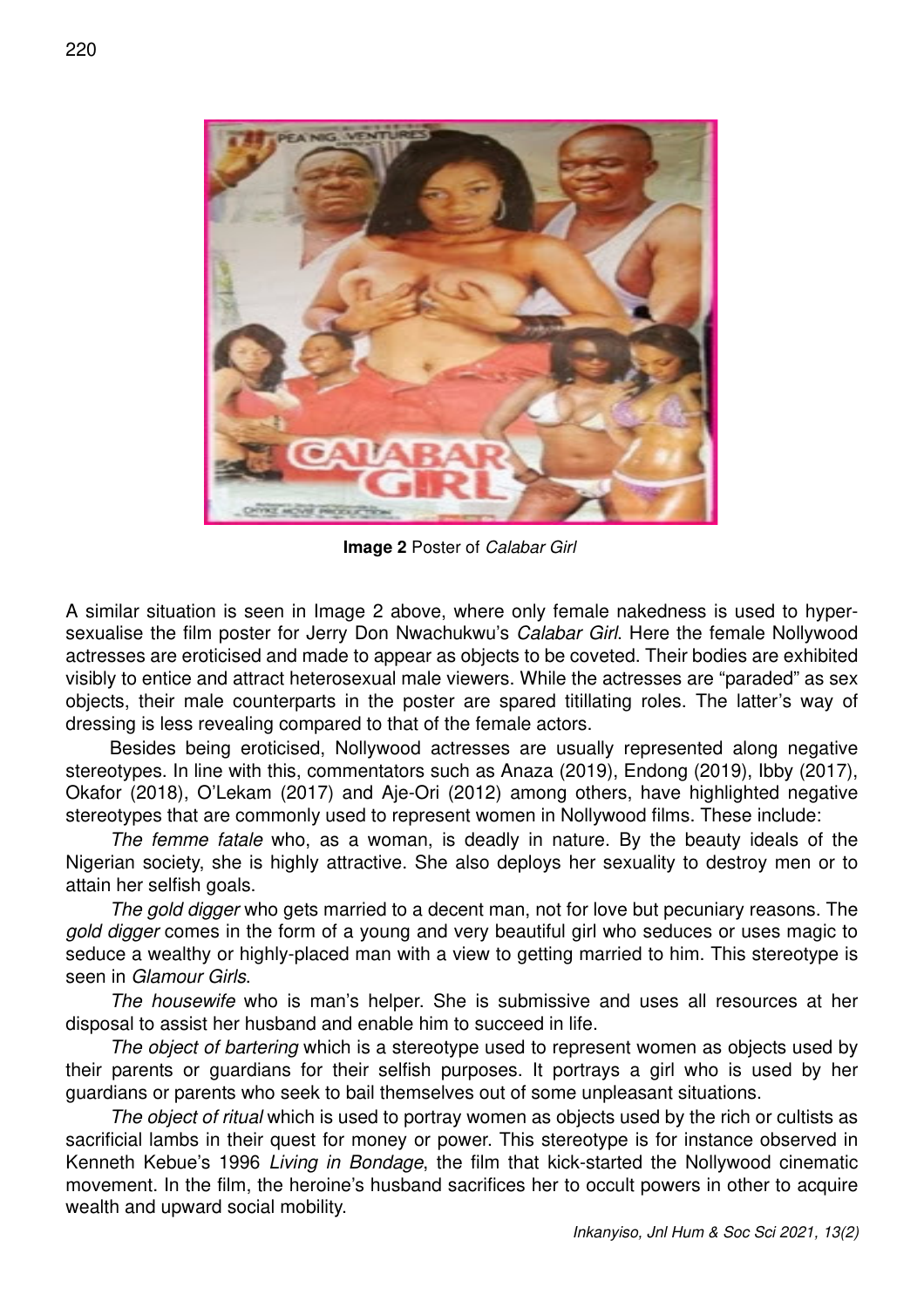The object of sexploitation: which is a stereotype used to portray women as people who are sexually exploited by powerful men. It usually takes the form of a lecturer who exploits his female students or a boss who pressurises or lures his house girl into unwanted sex.

The witch, which is used to represent women (particularly old ones) as beings who are bent on frustrating the plans of their neighbours through mystical powers.

The prostitute, who usually is a city girl who achieves upward economic and social mobility by offering her body to rich men.

The second choice, which is a stereotype used to portray women as second-class citizens, compared to their male counterpart. This often takes the form of a little girl who is denied access to things like education, inheritance or even life, to the advantage of her brothers.

Thus, women are usually stereotyped in Nollywood films. This stereotyping is accentuated by the fact that women's representation in the cinematic industry is predominantly in the hands of men. Anaza (2019) rightly observes that "while Nollywood places African representation in African hands, those hands are usually male, and it's evident. Nollywood fails at treating women as complex, self-sustaining entities outside of their male characters" (Anaza 2019: 28).

This male domination of the industry and stereotyping of women often leads female actors to play debasing or sexual roles in Nollywood movies. As earlier mentioned, it is often argued that, by accepting such roles, women passively participate in their sexual objectification. It has also been argued that Nollywood actresses' acceptance of such demeaning roles also shows that the beliefs structuring the worldviews of Nigerians have successfully socialised them into accepting seeing no harm in becoming the spectacle in a cinematic context. They are both victims and servants of a patriarchal system. However, the next section will nuance this argument.

# Nollywood Actresses' Resistance to Women's Sexual Objectification and **Stereotyping**

The fact that a good number, if not the majority, of actresses contribute to the sexual objectification of women in Nollywood does not mean that all female actors in the industry are passive vis à vis the phenomenon. While some actresses passively accept to play sexual roles, others do counter sexual objectification through overt or implicit resistance. Such resistance has taken various forms and has been manifested in various film projects. In this section, three approaches to resisting sexual objectification in Nollywood will be examined, namely the rejection of demeaning roles, feminine feminist cinema production and the tendency to request the same demeaning roles for men.

## Rejection of Demeaning Roles

Before delving into the ways in which Nollywood actresses reject stereotyping and debasing roles, it will be helpful to define the concept of "demeaning roles" technically. Actually, the term "demeaning roles" refers to roles that debase women and make them sexually objectified. They include sexual and nude acting for scenes or films which do not essentially need nudity or sex to convey their respective messages. As has been noted by various commentators, tasteful or useful female nudity should be differentiated from gratuitous nudity. The former is key to expressing the message of the film director, while the latter is dispensable and most often used subtly or explicitly to sexualise the film. Gratuitous nudity and sex scene/roles are mainly driven by the author, screen writer, produces or director's will to invest their film with soft-core or hardcore porn and ultimately attract audiences. This is in line with the popular but problematic belief that sex sells any movie. Nollywood actress Moet Abebe highlights the difference between gratuitous nudity, which is a site of women's objectification in films, and tasteful nudity which is indispensable. She suggests that the two types are determined by how long they are allowed to feature in the scenes of a film and the level of decency of the film's script. She says that when a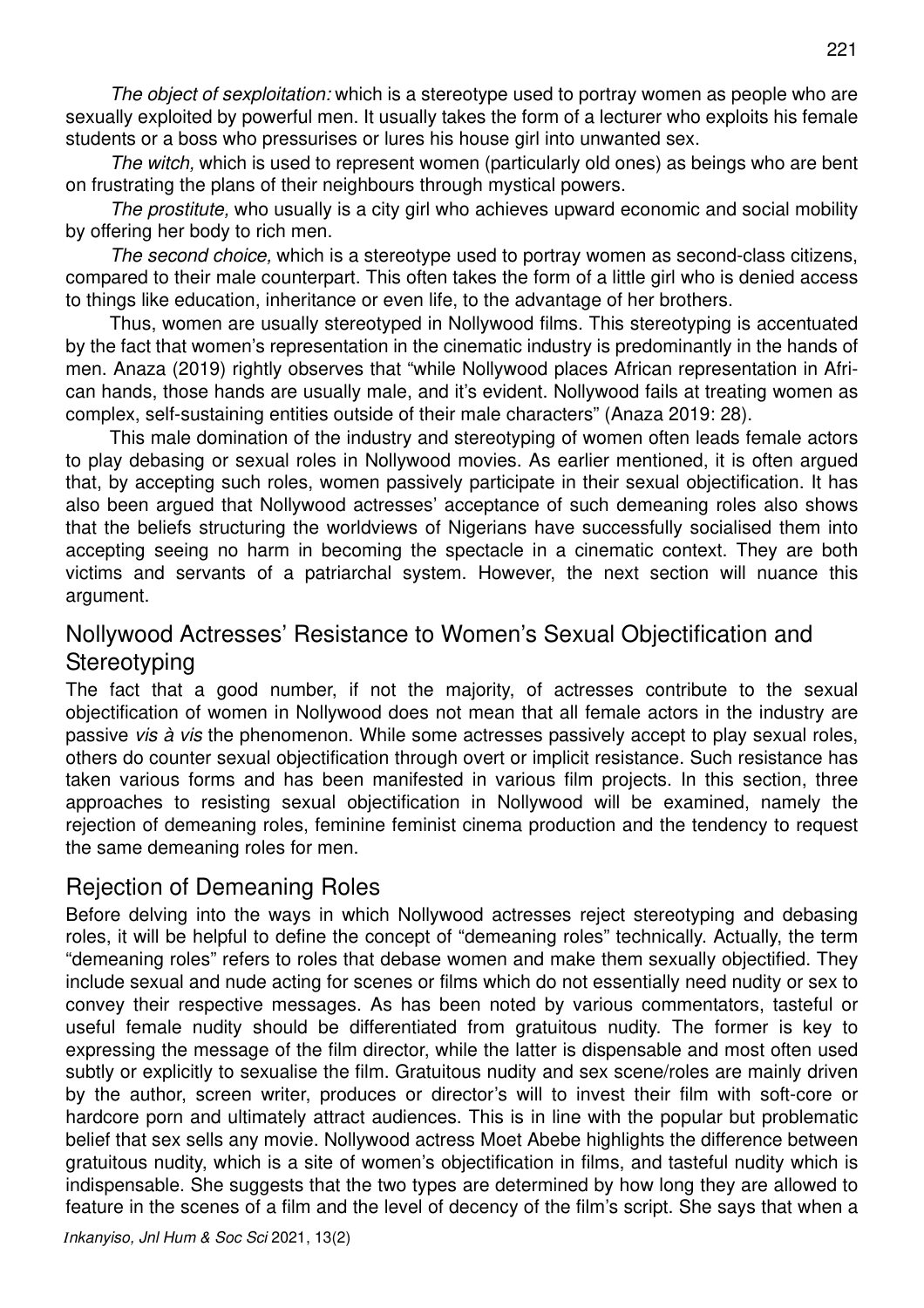film is exclusively or essentially about sex, it is pornographic and demeaning for a woman. Meanwhile, when sex is used to move the story and the characters forwards as well as a vehicle to convey a specific meaning, it ceases to be objectifying or a site of women stereotyping. In line with this, she contends:

I'm not going to do that kind of motion picture where all we discuss is sex. Anyway if there's a scene and the length of its not very provocative and the length of my understanding identifies with the real character, why not? I'm not going to go nude or anything like that, however I do accept that there's tasteful nakedness. I'm not going to do anything disagreeable. If the length of it is important to [parts of the movie], why [will I not accept the role]? (cited in Dimita Papers 2015: 14)

Still in line with the above position, commentators often argue that sex or nudity become pornographic and a site of women's objectification depending on the context in which they are used in a film and the degree to which camera angles are used to depict female nudity or sexual acts involving female actors. Actually, it is often the camera which is responsible for forcing the entire audience into the position of an *objectifier*. It is also camera angles that can make actresses be seen onscreen through the supposed male gaze.

It should however be underlined that a role is usually deemed demeaning based on the cultural norms governing the community in which the actress subsists as well as on actresses' personal acting philosophies. In line with this, roles that are debasing, demeaning or damaging for African/Nigerian actresses may not necessarily be so for Western or Westernised actresses. The conservative current prevailing in Nigeria may push certain Nigerian actresses to view sexual roles as demeaning; while their western counterparts who are more liberal see no problem in commodified sex or acting nude in movies. Nollywood actress Bukky Amos (cited in Van Deven 2009), in reaction to her Nollywood counterpart Omoni's vehement rejection of a sexual role in a Hollywood film, argued that: "Omoni has the right to her decision, but if another Nollywood actress accepts the role, such actress should not be tagged irresponsible or immoral [...] Africans have got cultural based beliefs, no doubt about it, but the movie we are talking about here is Hollywood, and not Nollywood movie" (cited in Van Deven 2009: 43). Bukky was particularly reacting to Omoni's description of acting nude and having sex on camera in the film project as a form of "trash" that should outright be judged as un-African and counter to Nigerian cultures.

Like Bukky, another Nollywood actress contends that accepting or rejecting a sexual role or script should not sensu stricto be considered as the determinant of an actress's morality, worth or professionalism. It is rather an index of her personal philosophy of acting. In a 2014 interview in the Nigerian tabloid Vanguard, she explained:

If you] get on set and they give you a script and ask you to'undress' [it will be] a 'Yes' or 'No' thing. People choose to go on set and decide to go nude for a reason while others do not go nude for a reason. It doesn't mean that the person who has gone nude on TV is worse than the person who hasn't gone nude and it doesn't mean that the person who hasn't gone nude is more righteous than the person that has gone nude; it's just a matter of choice. (cited in Sholola & Nwanze 2014: 48).

Bukky' and Uche's above-mentioned contentions reveal a paradoxical situation. It shows that though conservatism still prevails strongly in Nigeria, the possibility that a female actor might accept a sexual or nudity role in Nollywood remains real. In line with this, there have been many cases of Nollywood actresses who boldly took sexual or nude roles in Nollywood or Hollywood films, despite the asphyxiating Nigerian conservatism and patriarchy. These Nigerian actresses acted in nude scenes and performed daring depictions of sex in Nollywood movies but ended up paying a heavy moral price for their bold actions. A case in point is Nollywood actress Maria Francis, whose nude acting in Krissijohn's A Village in Africa, earned her heavy criticism from the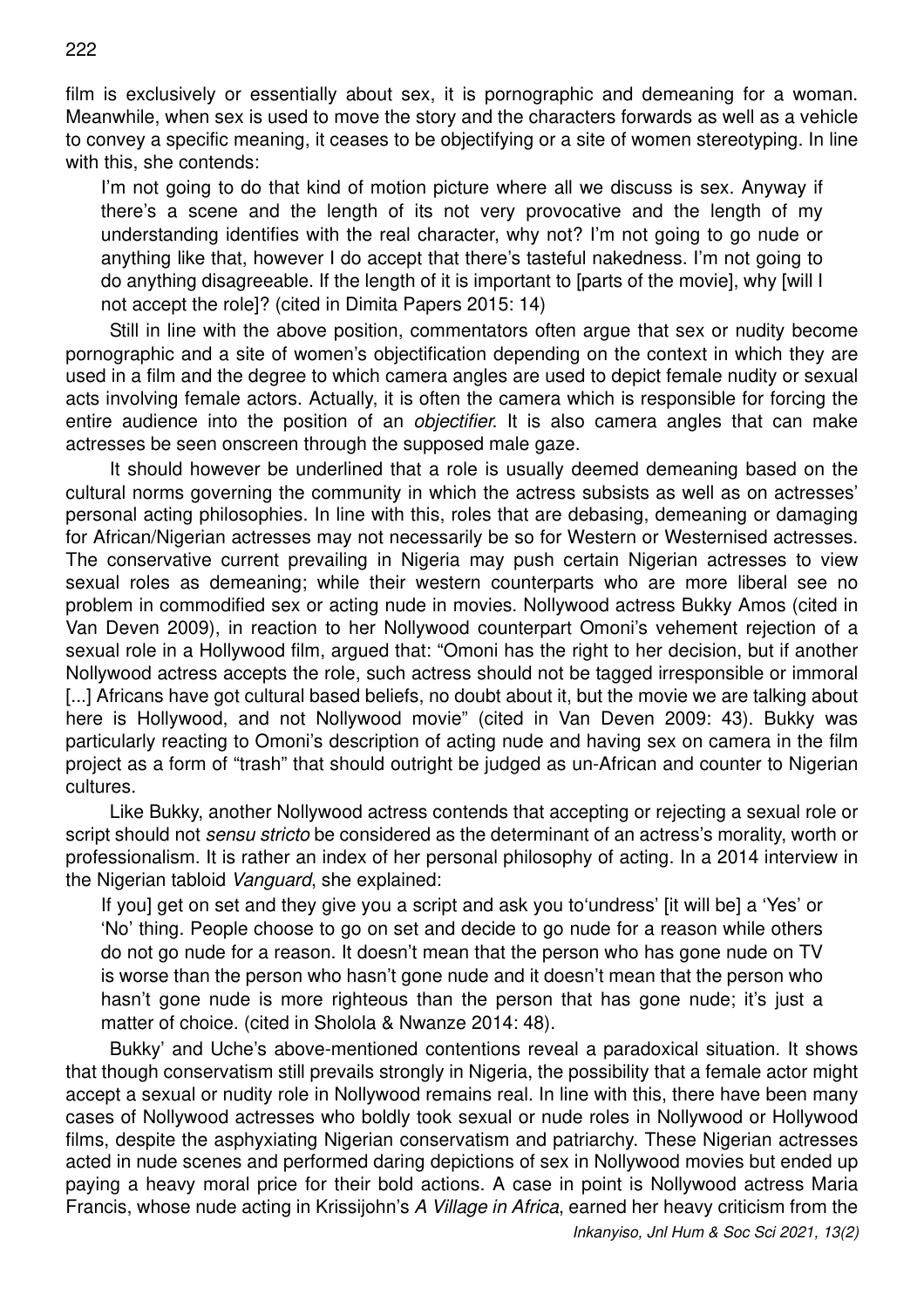Nigerian public. This acting experience caused Maria Francis to be profiled as a prostitute (Endong 2021).

In spite of the high number of actresses who are favourable to commodified sexuality in Nollywood, there have been various cases of female Nigerian actors who rejected nude or sexual roles, deeming them debasing and damaging to them on conservative, spiritual or feminist biases. Two cases have been highlighted in the preceding paragraphs of this paper. Another example is that of Nollywood star Abere Agu who, when asked whether she would act naked or have sex on camera in a Nollywood movie, responded in the negative. She confided, "I won't act nude but it'll depend on the kind of nudity. Also, keep in mind way too that my system will be the temple of God. I will not defile it" (Cited in *Dimita Paper* 2016). A similar attitude is exhibited by Nollywood actress Uche Iwuanyanwu (cited in Sholola and Nwanze 2014). The latter rejects acting nude, having sex on camera or doing a depiction of sex, essentially for conservative and spiritual reasons. She argues:

If I get a script that's a sexual script, it doesn't mean I have to make love in front of the camera, I just need to act. For the fact that I've accepted a script, it means I should be able to do the job but I'm not saying I would go nude in front of the camera. I'm saying I would want to be professional about my job. If I get a script and I have to go nude, I don't have to take jobs like that, I can take jobs that are decent because this is Africa and we respect our bodies so much, so nothing would make me go completely nude or act porn (cited in Sholola and Nwanze 2014: 48).

With the prevalence of religions such as Christianity and Islam in Nigeria, Nollywood actresses are increasingly driven by spirituality in their philosophy of acting. This spiritual disposition often spurs them into viewing sexual acting as a danger to their moral and spiritual health. Uche Iwuanyanwu, for instance, sees having sex on camera as a spiritually dangerous experiment. In her own words, "Sex is spiritual to me; that's what I think. To other people it might not be, but to me, it's very spiritual. If I have to go into sex, it has to be with the right person because spirits are actually transferable through sex" (cited in Sholola & Nwanze 2014: 18).

The above examples show how a number of Nollywood actresses are predisposed to reject what they and the majority of Nigerian audiences and feminist critics may view as demeaning roles for actresses. The examples show that not all Nollywood actresses are passive vectors of women's sexual objectification in Nollywood.

### Taking a Career in Directing and espousing the Feminist Cinema Paradigm

Another way through which Nollywood actresses have challenged their sexual objectification in Nollywood has been by espousing the feminist cinema paradigm. A number of actresses have moved into the directing profession and produced films that subtly correct women's stereotyping or objectification. A case in point is Genevieve Naji who directed a 2018 feminist movie titled Lion's Heart. In this film the female director does not only attribute lead roles to women; but she also twists her script in a way as to suggest that the "femme fatale", "gold digger", "housewife", "the prostitute" and "second choice" stereotypes often used to represent women in Nollywood are all baseless.

The film is about a young woman called Adaeze who is compelled to take over the management of her father's transport company called "LionHeart". Out of love and respect, her father chooses her over her brother, and entrusts her with the responsibility of managing the family business. The transport company is on the verge of bankruptcy because of a variety of factors. Adaeze succeeds in designing the best solutions to the enterprise's problems. She revives the business in a spectacular way, suggesting that Nigerian women can be as good, if not better than men, in business management. Thus, the protagonist of the film played by Genevieve Nnaji herself symbolises the woman who is as "manly as men". In the film, Adaeze is made to work with her uncle not as a subaltern but as a partner with her uncle. In some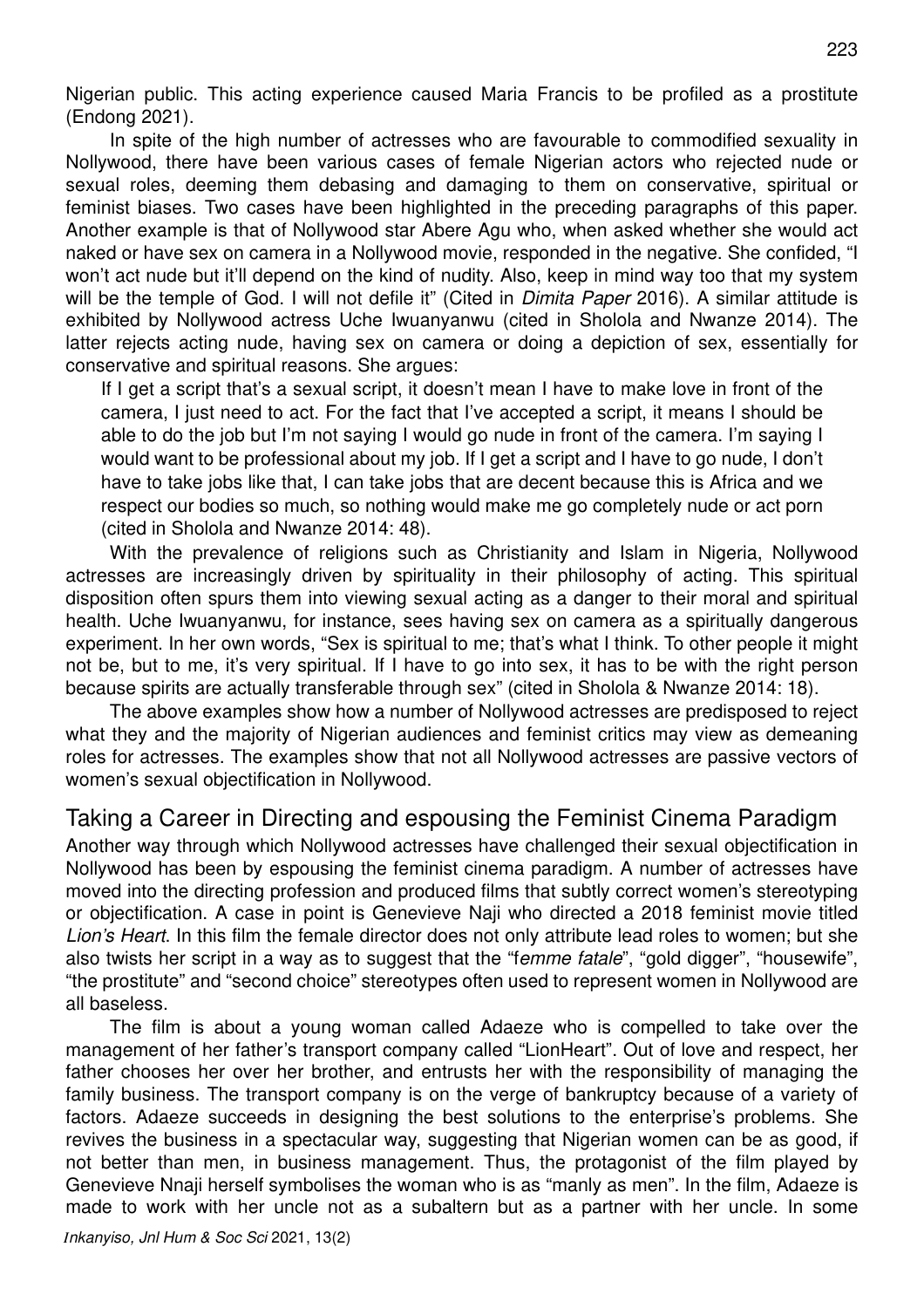sequences, she is sexually harassed, has a connection with a man from outside her Igbo tribe and is compelled to face various complexities that characterise the life of a typical Nigerian woman. Still, the film's narrative deliberately avoids the common Nollywood tropes and negative stereotypes of women. It avoids the emphasis on the common stereotypes such as the woman who desperately seeks to get married or fertile to win the respect and love of her husband.

In a critique of the film, Anaza (2019) states that *Lion's Heart* is a film which preaches women's empowerment and deconstructs the multiple negative stereotypes often used by Nigerian film directors to misrepresent the Nigerian woman. The critic observes that the film has revolutionised the depiction of African women on film. It "does what many Hollywood films refuse to do": portraying African modernity around "an agency-having African woman". She also observes that Genevieve Nnaji's film is one of the multiple manifestations of a woman-driven cinematic current which aims to counter the age-old stereotyping of women in Nollywood. She writes that Nnaii "is not alone in her focus on nuance and complex stories. She is part of the growing community of Nigerian female filmmakers in an era many are calling 'New Nollywood.'" Along with the likes of Kemi Adetiba, Tope Oshin Ogun, and Jade Osiberu, she is "transforming female representation […] through their the cinematography, direction and writing" (Anaza 2019: 32).

### Requesting the Same Demeaning Roles for Men

Sexual objectification is often defined on the basis of the extent to which the "denial of personhood" and treatment of actors as sex objects is sex-biased or gendered. In line with this, Downs, Shaan and Cowan (2006) define women's sexual objectification as a double standard situation in which women are made to dress and act in a very sexual way while their male counterparts are exempted from such demeaning treatment or roles. Similarly, a number of feminist commentators often criticise the exclusive attribution of sexual roles to women in contexts of actor casting or film production. In effect, in typical sex or nudity scenes there are higher probabilities for breasts and female butts than penises to be exhibited or used as bait to attract audiences. In view of this, a number of commentators contend that to redress this form of women sexual objectification, scriptwriters and film directors should not discriminate on the basis of gender when it comes to the eroticisation of their characters or actors. The online tabloid Girl Talk (2016) captures this contention. It reviews a number of female Hollywood actresses who espouse the idea of balancing out sexually objectifying scenes on the basis of gender. The tabloid actually says:

We can think of many shows that have no holds barred when it comes to female nudity, but it's a different story when it comes to men. HBO's 'Game of Thrones' is great example, where the majority of female characters are required to get their kit off. And it's not just audiences noticing, but cast members themselves have spoken about how there needs to be a "balancing out" of the nude scenes. Kit Harington who plays Jon Snow told GO Magazine that if nudity is part of a story, then it's only fair all characters partake. Dutch actress Carice van Houten, who plays the Red Priestess Melisandre, called for more male nudity in the show and that nudity in general should be functional, not just objectifying (Girl Talk 2016: 11).

In line with the above concern, a number of Nollywood female film directors, particularly those who produce blue films or soft porn, have sought to balance out nude or sex scenes in their films. A case in point is Judith Okpara Mazagwu alias Afrocandy who, in her 2015 Destructive Instinct 1, 2 and 3, does not discriminate as regards female and male nudity in sex scenes. In her highly controversial film, Afrocandy makes her female protagonist (played by herself), be involved in various sexual acts with a male. In all the film's sex scenes, there is a relatively equal amount of male and female nudity, so much so that the male actor who played the role of the female protagonist's boyfriend in the film was shamed and vehemently criticised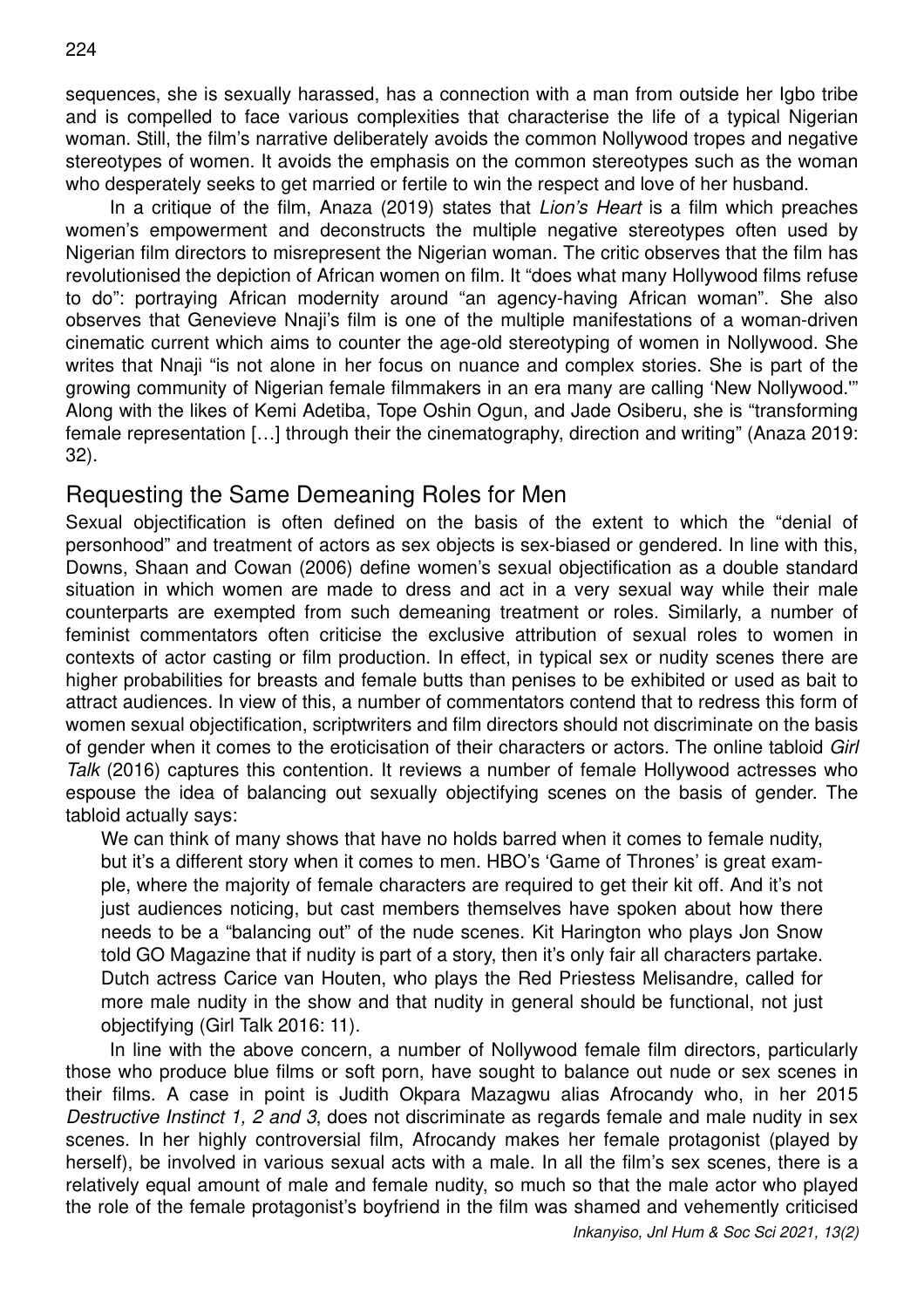by the Nigerian public for exhibiting his nudity and having sex on camera. The most virulent part of this criticism came from the male actor's girlfriend. The above-mentioned criticism even spurred the latter to pull out of the film project and to request the deletion of the scenes in which he had acted. In a commentary paper written by Njoku and published in the Nigerian tabloid Vanguard, Afrocandy throws some light on this issue. She explains that:

My people judge this case for me. [...] I cast this guy in my movie, he came on set, I explained everything to him and asked him if he would have any problems with playing the role the way I wanted it. He said, he was okay with it and I quote him, "I am an adult, I can do whatever I want and nobody pays my bills"….Then Camera was rolling, action, he jumps into bed with me, squeezes my boob and my butt enjoying himself. Now, the trailer came out with an explosion, and he is threatening me to 'Remove the Video from the Internet, and remove him from the movie [because]' his 'Baby Mama' has thrown him out. (cited in Njoku 2013: 36)

Afrocandy's decision to cast a male actor in a sexual manner has mostly been negatively interpreted by the Nigerian public. Commentators have read it as pornography, immorality and a very daring impact on Nollywood. Inasmuch as her directorial decision is controversial and pornographic, she went counter to the popular tendency among Nollywood film directors to genderise sexual roles in Nollywood films. In effect, she produced a film where the same demeaning/sexual roles are played by both female and male actors. In other words, she propounded the idea of balancing out sexually objectifying scenes on gender biases.

#### **Conclusion**

The stereotyping and sexual objectification of womanhood in Nollywood films have partly been attributed to Nigerian actresses. According to a number of critics and scholars, female actors' passivity and complicity are to blame for the continuous negative portrayals of women in films. This line of argument follows from the arguable belief that female actors most often accept offers to play demeaning roles in films; while, it is axiomatic that if they reject such roles, androcentric/ sexist screen writers will be compelled to develop better female characters for their films.

This paper has argued that, if the above logic is pertinent, it tends to generalise Nollywood actresses' attitude towards the objectification of womanhood. The paper also argued that the above belief fails to recognise the understudied efforts made by many Nigerian actresses against women's stereotyping in the Nigerian film industry. Actually, the fact that a good number if not the majority of actresses aid women's sexual objectification in Nollywood by accepting to play demeaning roles in films, does not mean that all female actors in the industry are passive vis à vis the phenomenon of women's sexual objectification. While some actresses passively agree to play sexual roles, others do counter sexual objectification through overt or implicit resistance. Such resistance usually takes various forms and has been manifested in various film projects. Three ways in which this resistance has manifested are the rejection of demeaning roles, feminist cinema and the tendency to request the same demeaning roles for men.

### References

- Afam, Ebeogu N. 1992. Feminist temperament in Igbo British songs. In Raoul Granqvist & Nnadozie Inyama (eds). Power and powerlessness of women in West Africa (pp.33-42), Umea: Umea University Press.
- Aje-Ori, A. 2012. Setting the agenda for women's liberation and empowerment in Nigeria through movies: An analysis of Women's Cot. Woman in Power and The Bank Manager. SMC: Journal of Cultural and Media Studies, 2(1): 73-100.
- Anaza, K. 2019. How Genevieve Nnaji's Lion's Heart revolutionised the depiction of Africa and African women on film. Shadow and Act, April 1 edition: 27-36.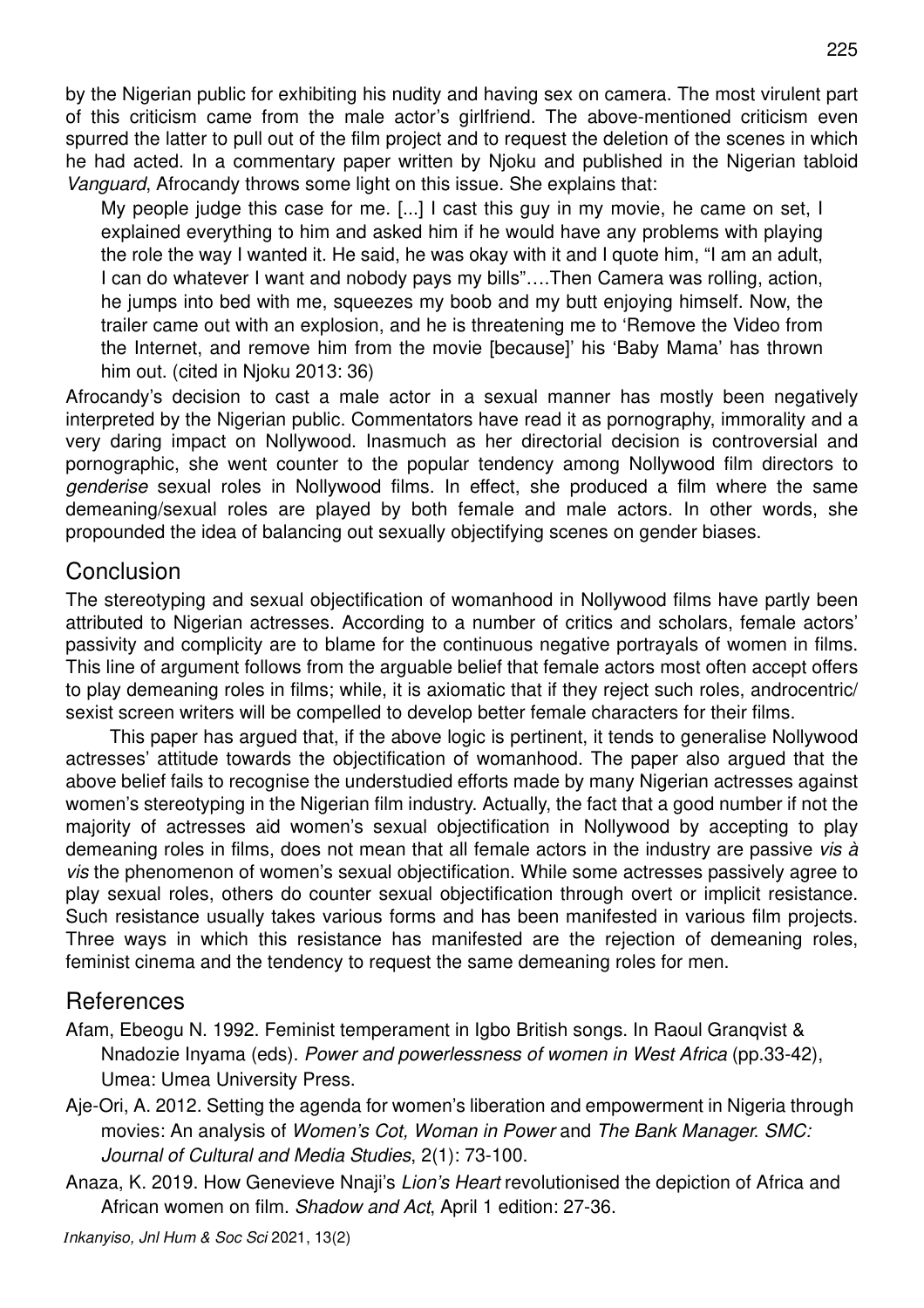- Anneke, Smelik. 2016. Feminist film theory. In Nancy A. Naples (ed). The Wiley Blackwell encyclopedia of gender and sexuality studies, (pp.1-6), London: John Wiley & Son.
- Aromosele, E. 2014. Nollywood actress Afrocandy, release new movies. Osun Defender. January 3, edition: 19-20.
- Bartky, Sandra-Lee. 1990. Femininity and domination: Studies in the phenomenology of oppression, New York: Routledge.
- Chika, Euphemia Asogwa. 2012.Women empowerment for a holistic development in Nigeria, Review of European Studies 4(2): 138-147
- Connor, R. 2014. Nollywood and the limits of informality : A conversation with Tunde Kelani, Bond Emeruwa and Emem Isong. Black Camera, 5 (2): 168-185.
- de Lauretis, Teresa. 1984. Alice doesn't: Feminism, semiotics, cinema. Bloomington: IndianaUniversityPress.
- Dimita Papers 2015. Actress Moet Abebe believes in tasteful nudity. Dimita Papers, April 13 edition: 16.
- Dimita Papers 2016. I won't act nude but it depends on the kind of nakedness Ebere Agu. Dimita Paper, November 14: 38.
- Doane, Mary Ann. 1987. The desire to desire:The woman's film of the 1940s. Bloomington: Indiana University Press.
- Downs, D.M., Shaan, J. & Cowan, G. 2006. Body objectification, self-esteem and relationship satisfaction: A comparison of exotic dancers and college women. Sex Roles, 54: 745-752.
- Endong, Floribert Patrick. 2021. I am a professional actress not a prostitute: The Nollywood "porn star" and Nigerian conservatism. In William H.U. Anderson (ed), Film Philosophy and Religion, (pp.243-262), London: Vernon Press.
- Endong, Floribert Patrick 2020. 'Body abjectification as a tool to represent poverty in Black Africa: A semiotic study of #BringBackOurGirls Posters". In Endong F. (ed) Deconstructing images of the Global South through media representations and communication, (pp.67-86), Hersey PA: IGI Global.
- Endong, Floribert Patrick. 2019. Pornography and objectification of women in Nollywood films: A study of Nigerian actresses' perception of acting sex and nudity scenes. Journal of International Women' s Studies 20(2): 58-72.
- Freeland, Cynthia. 2012. Feminist film theory. In Michael Kelly (ed), Encyclopedia of aesthetics, (pp. 312-320), London: Oxford University Press.
- Girl Talk 2016. Objectification of women in sex scenes? 'The Affair' actress Ruth Wilson says it's a thing. Girl Talk GH, February 3: 11-12.
- Guilluy, Alice 2018. Feminist film theory and Pretty Woman by Mari Ruti. Bloombury Academic, 2016, 216 pages. Alphaville Journal of Film and Screen Media, 15: 156-161.
- Ibby, Ali Andrew. 2017. Stereotype representation of women in Nigerian films. CINEJ: Cinema Journal, 6(2), 50-70.
- Ifemeje, Sylvia & Ikpeze, Ogugua. 2012. Global trend toward gender equality: Nigeria's experience in focus. Kuwait Chapter of Arabian Journal of Business and Management Review, 2(3): 51-63.
- Jutten, T. 2016. Sexual objectification, Ethics 127, 27-49.
- Kuhn, Annette, 1994. Women's pictures: Feminism and cinema, New York: Verso.
- MacKinnon, Catharine 1989.Toward a feminist theory of the State, Cambridge,MA: Harvard University Press.